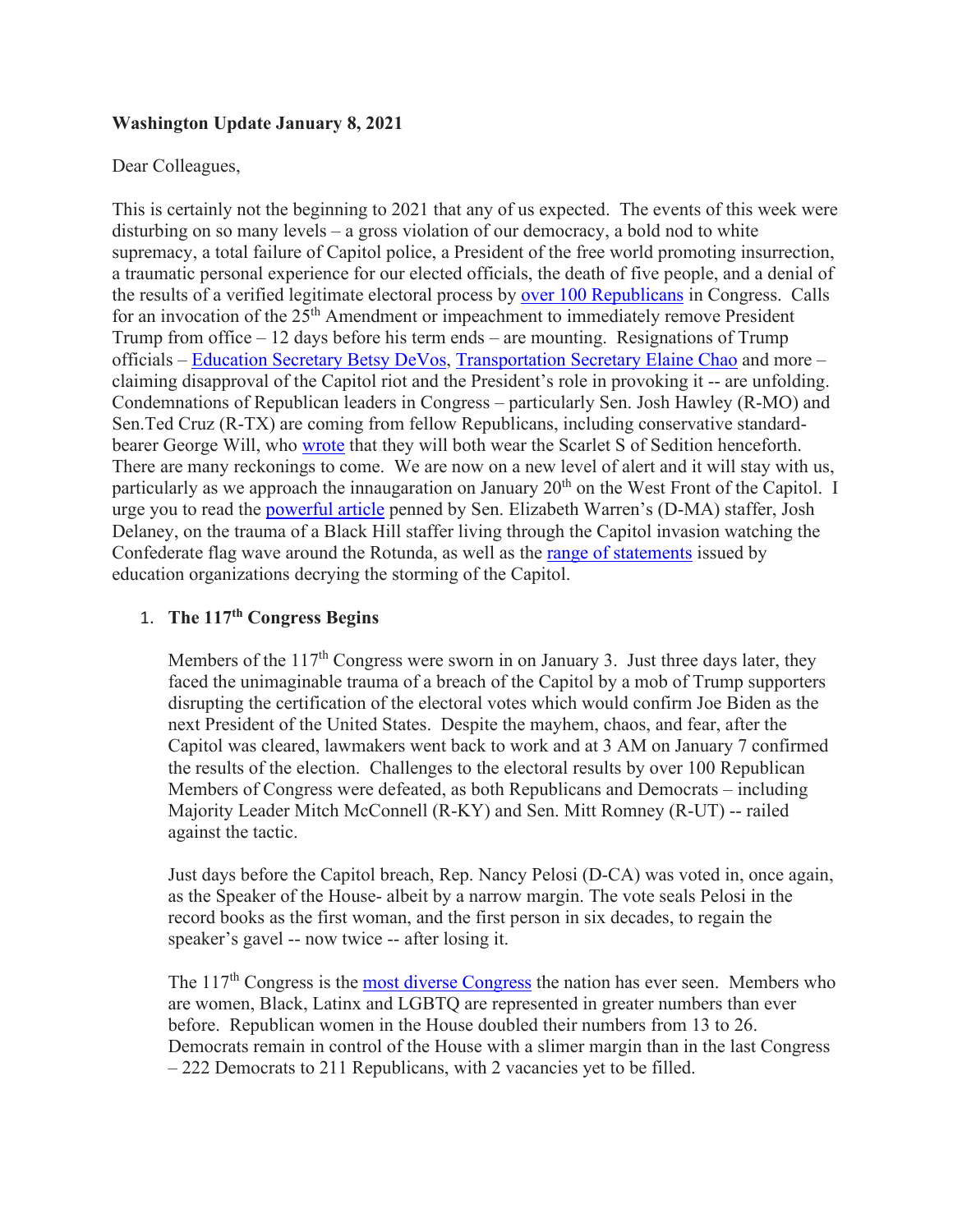With the stunning victories of Raphael Warnock and John Ossoff in Georgia, control of the Senate will flip to Democrats, with a 50-50 split. Since incoming Vice President Kamala Harris will cast the tie-breaking  $51<sup>st</sup>$  vote, Democrats will be in the majority, though by the slimmest of possible margins. The Senate will welcome 8 new Senators and will now be comprised of 25 women, 3 Black members, 6 Latinx members and 2 LGBTQ members.

Being in charge of the Senate, the Democrats gain multiple advantages. Every Committee will be chaired by a Democrat and they will have more staff. They will control the agenda in both Committees and on the floor. In other words, they will determine what issues, what nominations, and what bills will be considered and when. They are likely to approve nominees and judicial picks recommended by incoming President Biden. And the big bonus – they will be able to use an obscure process called "reconciliation" to pass major spending bills and make budget changes. Generally, the Senate needs 60 votes to pass a bill (thus clearing a filibuster), but with the reconciliation process, only 51 are needed.

While all of the Committee chairs for the  $117<sup>th</sup>$  Congress have not been announced yet, a few key appointments are known. Rep. Rosa DeLauro (D-CT) will serve as the next chair of the all-powerful House Appropriations Committee and she will retain her post as Subcommittee Chair of the Labor/HHS/Education Subcommittee. This dual role provides her an even larger platform for her fierce advocacy for education and working families. Rep. Bobby Scott (D-VA) will again lead the House Committee on Education and Labor and Rep. Virginia Foxx (R-NC) will remain as the ranking Republican.

Sen. Patty Murray (D-WA) will ascend to the chair of the Senate HELP Committee to take the place of retiring Senator Lamar Alexander (R-TN). Sen. Richard Burr (R-NC) is in line to be the ranking Republican on the Committee. One of the earliest tasks of the HELP committee will be a hearing to confirm President-Elect Biden's nominee for Secretary of Education, Dr. Miguel Cardona. With Democrats now in control of the Senate, the likelihood of swift confirmation for Dr. Cardona and other Cabinet nominees is quite good.

As soon as Sen. Warnock (D-GA) and Sen. Ossoff (D-GA) are certified in Georgia and sworn in to the Senate, they will be seated. The timing of that is not yet clear, but it will surely be before President-elect Biden's inauguration on January 20. Right after Sen. Kamala Harris (D-CA) is sworn in as Vice President, her replacement -- [California's](https://www.nytimes.com/2020/12/22/us/politics/alex-padilla-kamala-california-senate.html)  [Secretary of State Alex Padilla](https://www.nytimes.com/2020/12/22/us/politics/alex-padilla-kamala-california-senate.html) -- will be seated and the Senate will have its full complement of members for the 117<sup>th</sup> Congress.

#### 2. **Education Priorities for the Biden Administration**

The number one priority for President-Elect Biden will be to secure the confirmation of Dr. Miguel Cardona, and perhaps others for the Department of Education, including the Deputy Secretary, the Under Secretary, multiple Assistant Secretaries and more.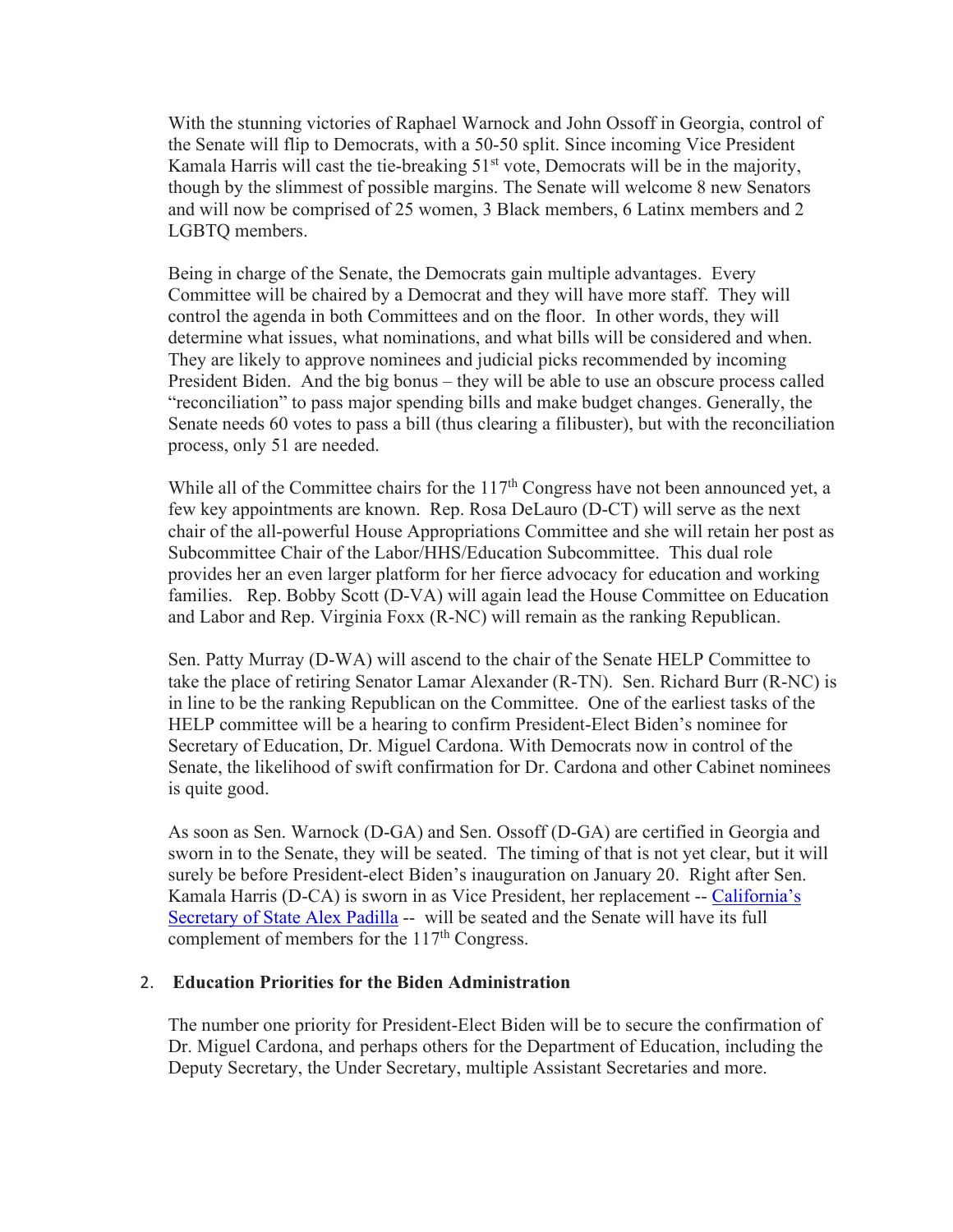[Dr. Cardona](https://www.nytimes.com/2020/12/22/us/politics/biden-education-secretary.html?auth=login-email&login=email) was a surprise nominee for many in the education world, as he does not have a national profile. In a statement announcing Dr. Cardona's nomination, President-Elect Biden stated "In Miguel Cardona, America will have an experienced and dedicated public school teacher leading the way at the Department of Education...ensuring that every student is equipped to thrive in the economy of the future, that every educator has the resources they need to do their jobs with dignity and success, and that every school is on track to reopen safely."

Dr. Cardona was named Connecticut's first Latino commissioner of education in 2019. He has served as an elementary school teacher, principal, assistant superintendent, and as an adjunct professor at UCONN where he earned his doctoral degree. In interviews Dr. Cardona often speaks of his parents' Puerto Rican roots and his journey as an English Language Learner.

An early test for Dr. Cardona will be the decision about whether to waive required testing [of students in the spring.](https://www.washingtonpost.com/education/2020/12/30/calls-are-growing-biden-do-what-devos-did-let-states-skip-annual-standardized-tests-this-spring/) Former Secretary of Education DeVos approved waivers to states which allowed districts not to administer annual exams last spring.

Another critical priority for President-Elect Biden is [managing the COVID-19 pandemic.](https://buildbackbetter.gov/priorities/covid-19/) His goal is to safely reopen as many schools as possible across the country in his first 100 days in office. This will take additional funding – for PPE, testing, additional staff, reconfiguring spaces and more. An early initiative is likely to be a push for the passage of another COVID-19 relief bill which will include support for education as well as state and local government.

The Biden Administration will be expending considerable energy [cleaning up](https://www.nytimes.com/2020/11/13/us/politics/biden-education-devos.html) after four years of Secretary DeVos. Renewing rescinded guidance for transgender students and disproportionality in discipline will be high on the list. Revision of Title IX regulations and loan forgiveness rules for students defrauded by for-profit colleges are key, but will require going through the time-consuming rule-making process. The backlog of loan forgiveness applications will be another challenge.

Finally, the new Administration has a [robust agenda](https://joebiden.com/education/) for expanding the federal role in education, including underwriting college costs and expanding loan forgiveness, significantly increasing the federal investment in ESSA and IDEA and doubling the number of social workers, psychologists and school counselors to address mental health needs in schools. These aggressive goals will take the cooperation of a Congress with slim Democratic margins and they will take time. Whether or not the reauthorization of the Higher Education Act will remain a priority, as it has been for Congress in the last few years, remains to be seen.

### **3. Unpacking the COVID Relief Bill Passed in December**

On December 22, the Congress passed a [900 billion dollar COVID relief package](https://learningpolicyinstitute.org/blog/covid-second-round-federal-relief) including \$81.9 billion in education aid with \$54.3 billion allocated for K-12 public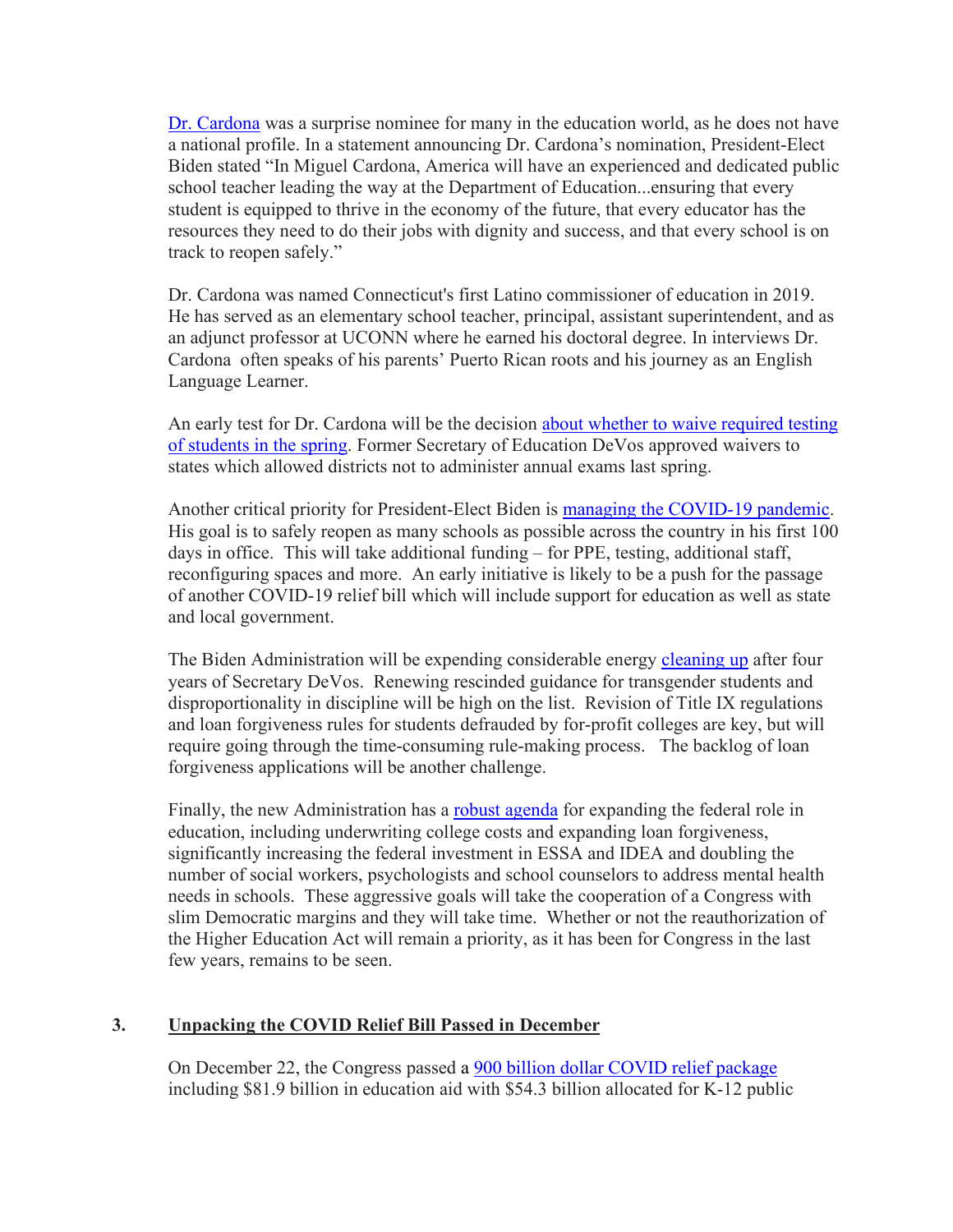education. The funding will be distributed through two different programs: The Elementary and Secondary School Emergency Relief Fund (\$54.3 billion) and The Emergency Education Relief Grants to Governors (\$4.1 billion)*.* The federal aid package also provides \$22.7 billion for a Higher Education Emergency Relief Funding and separate funding to support access to childcare. The American Council on Education has estimated how much [funding individual institutions of higher education](https://www.acenet.edu/News-Room/Pages/Coronavirus-Response-and-Relief-Supplemental-Appropriations-Act-of-2021-Simulated-Distribution-of-Funds-to-Higher-Education.aspx) will receive under the bill.

The Elementary and Secondary School Emergency Relief Fund will [distribute funds to](https://learningpolicyinstitute.org/sites/default/files/product-files/ESSERF-State-Funding_TABLE.pdf)  [states](https://learningpolicyinstitute.org/sites/default/files/product-files/ESSERF-State-Funding_TABLE.pdf) based on their Title I, Part A funding. States will in turn distribute at least 90% of these funds to districts based on the districts' Title I, Part A funding, which is based on their proportions of low-income students. Funding will range from \$422 dollars to \$2009 dollars per pupil and vary from state to state.

The Emergency Education Relief Grants to Governors requires \$2.75 billion dollars be allocated first to private schools. The remaining \$1.3 billion will be distributed to states using two formulas: 60% of the funds are based on a state's population of 5- through 24 year-olds, and 40% is based on its number of Title I students. States may use these funds to support early childhood education opportunities, K-12, and Higher Education Programs.

The combination of the CARES Act and this relief package will bring upwards of \$67.5 billion in federal funds to schools, and while it is a much-needed lifeline, it still leaves public schools about \$100 billion short of what is needed to support students throughout the pandemic. Couple this with the projection that state budgets will see a reduction of 11% this fiscal year and 10% in the next fiscal year- all public schools will be negatively impacted, but especially those institutions in low-income areas. This will put schools in the difficult position of making cuts to their workforce during a critical teacher shortage.

# **4. New Resources for Educators**

- **The Atlantic** includes an article, *[The debate about school safety is no longer](https://www.theatlantic.com/ideas/archive/2021/01/schools-staff-shortages/617465/)  [relevant](https://www.theatlantic.com/ideas/archive/2021/01/schools-staff-shortages/617465/)* arguing that the teacher shortage may overshadow safety concerns in terms of reopening schools.
- **The Archives of Disease in Childhood** issued *[COVID-19 infections following](https://adc.bmj.com/content/archdischild/early/2020/12/06/archdischild-2020-321018.full.pdf?source=email)  [school reopenings](https://adc.bmj.com/content/archdischild/early/2020/12/06/archdischild-2020-321018.full.pdf?source=email)*

In closing, I'd like to thank Dr. Kaitlyn Brennan who contributed to this blog. I met Kait in 2015 when she was a doctoral student in the HECSE Education Policy and Politics Short Course that I teach in DC. She was bitten by the DC policy bug and I am delighted to have her assistance.

Wishing you all a peaceful weekend. See you on twitter @janewestdc